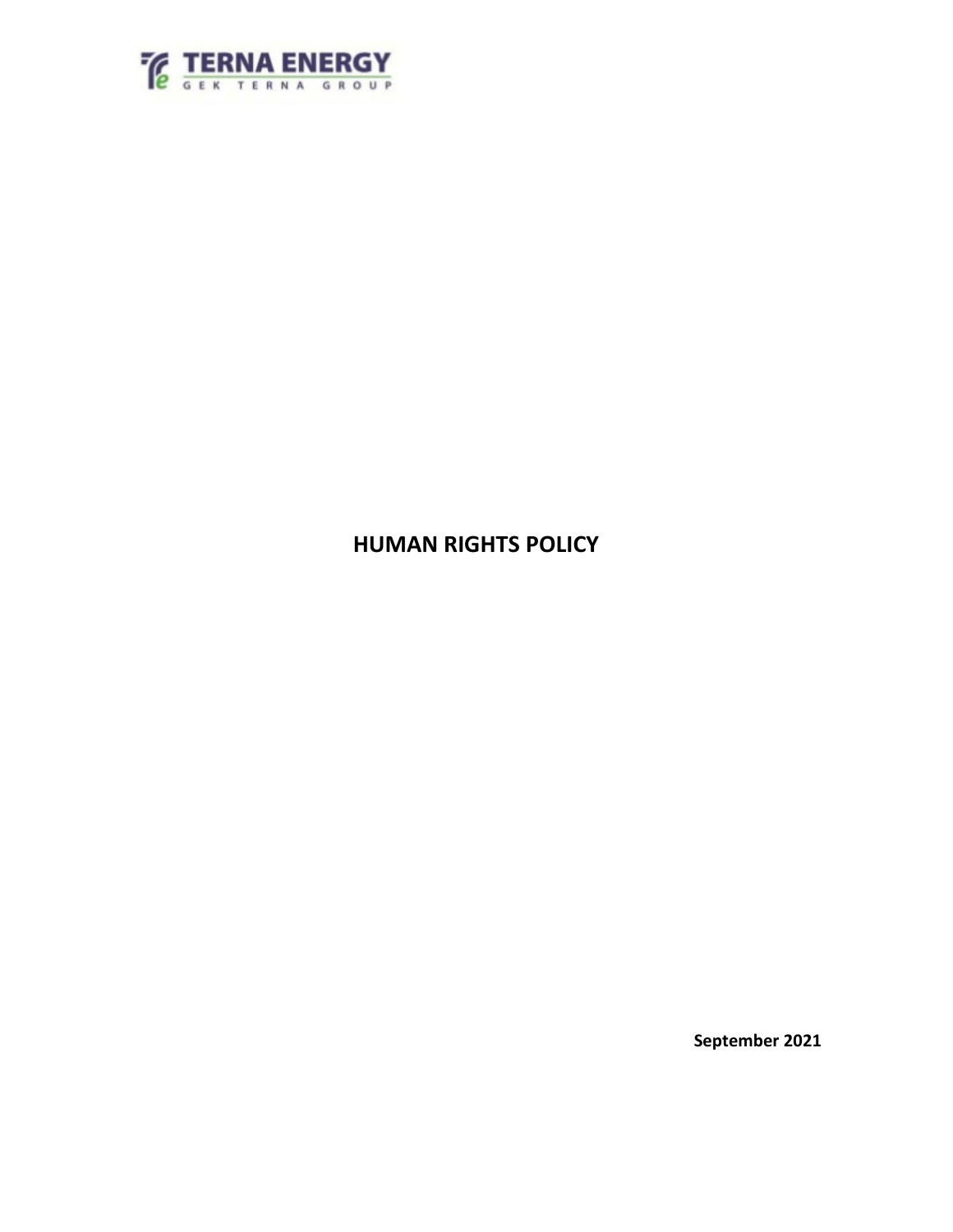

## **1. Purpose**

We at TERNA ENERGY recognize the importance of respecting internationally recognized human rights, as the foundation of responsible business conduct, and part of our contribution to sustainable development.

The purpose of this policy, which is developed based on the UN Guiding Principles on Business and Human Rights, is to express our commitment to respect internationally recognized human rights and acknowledge our responsibility to identify, assess and manage potential human rights impacts to our stakeholders, across our value chain and our operations.

# **2. Scope**

The policy covers all the countries of operations of TERNA ENERGY, and identifies human rights per stakeholder group categories, across our value chain, as described below:

- 1. Human rights relevant to **our employees, other workers, subcontractors** and **suppliers:**
	- The right to just and favorable conditions of work
		- $\circ$  At TERNA ENERGY we provide equal opportunities to all employees. All actions related to employees, such as promotions, wages, transfers to other departments, participation in groups etc., are based exclusively on merit criteria related to performance, abilities, efficiency, effectiveness and competence of each employee.
		- o All employees at TERNA ENERGY must treat their colleagues, partners and suppliers with fairness and respect and not exclude them from the company's procedures, provided they meet the requirements and conditions of cooperation.
	- The right of everyone to the enjoyment of the highest attainable standard of physical and mental health. This is ensured through the following actions:
		- o Implementation of a Certified System based on the international ISO 45001 standard.
		- o Implementation of a Health and Safety Plan for all projects.
		- o Preparation of an Occupational Risk Assessment Study based on current legislation for all facilities.
		- o Carrying out inspections at facilities and construction sites by competent personnel, safety technicians, occupational physicians and monitoring the implementation of legislation and changes in the legislative/regulatory framework.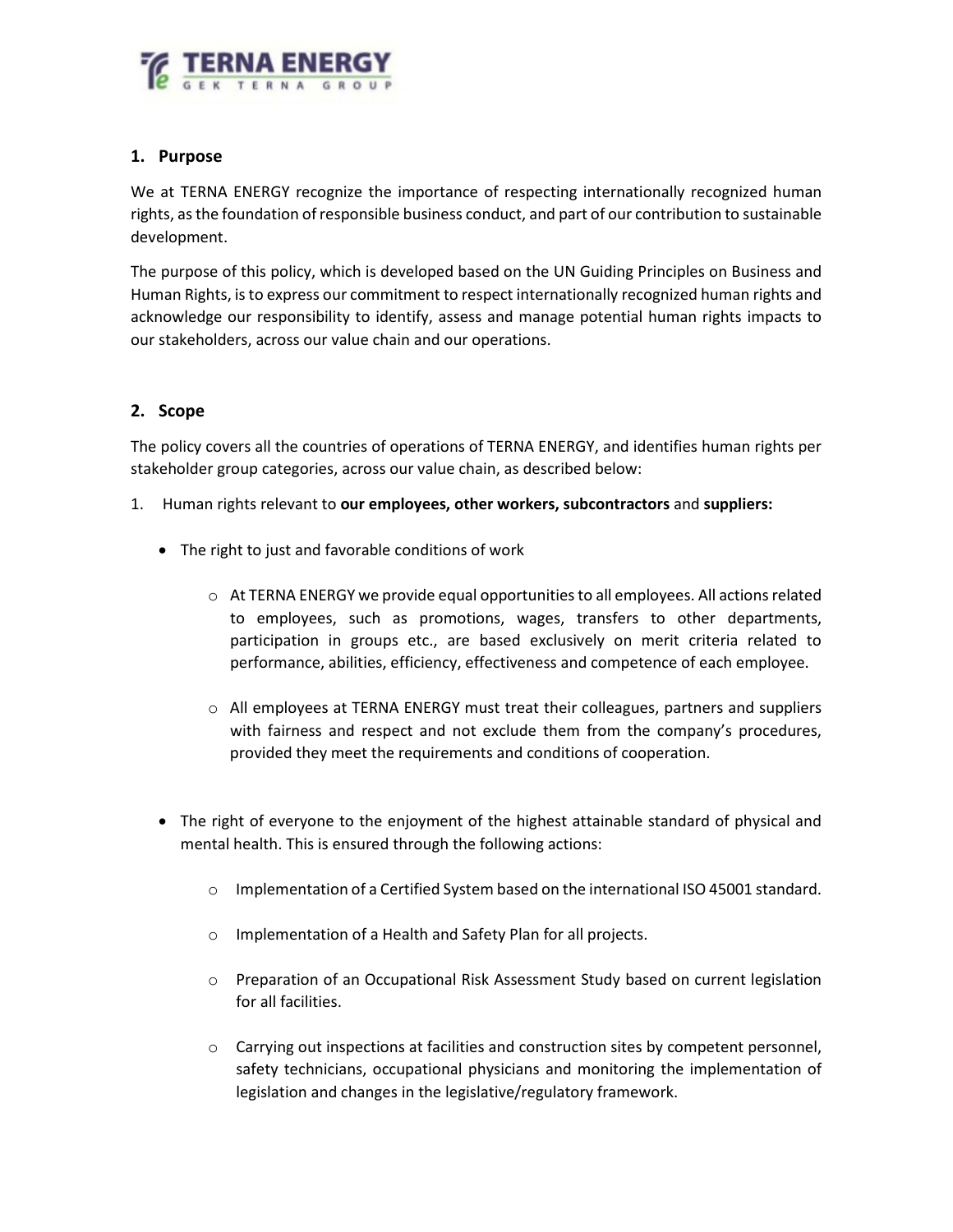

- o Implementation of Safety Instructions for the execution of dangerous tasks.
- o Implementation of staff training programs.
- o Provision of first aid in case of injury.
- o Consultation with employees.
- o Implementation of risk and compliance assessment.
- o Monitoring of SEPE control reports by the Quality, Health-Safety and Environment department and sending appropriate documents and reports when required.
- o Evaluation of suppliers and subcontractors.
- $\circ$  Implementation of a procedure for determining the requirements of subcontractors and suppliers and monitoring of its implementation.
- o Guarding of facilities and temperature of visitors.
- $\circ$  Constant contact with and information from the Official Institution of Public Health (E.O.D.Y/P.O.Y) and Health and Safety at Work (SEEPE/ELINYAE).
- o A written Occupational Risk Assessment for the pandemic crisis.
- o Drafting of Internal Regulations & Operating Instructions for the implementation of pandemic preventative measures under the supervision of the Incident Management Body and the R&D Directorate.
- o Increased presence of Occupational Physicians.
- o All employees of TERNA ENERGY are provided with an additional private health insurance contract.
- o Provision of necessary sanitary and technical equipment.
- o Installation of special hazardous waste collection bins.
- The right to be free from discrimination
	- o TERNA ENERGY, as defined in the Code of Conduct, does not allow any kind of discrimination based on gender, race, religion, social and cultural background status, political beliefs, sexual orientation, gender identity or gender expression, marital status, ethnicity, nationality, age, union membership, physical and mental disability,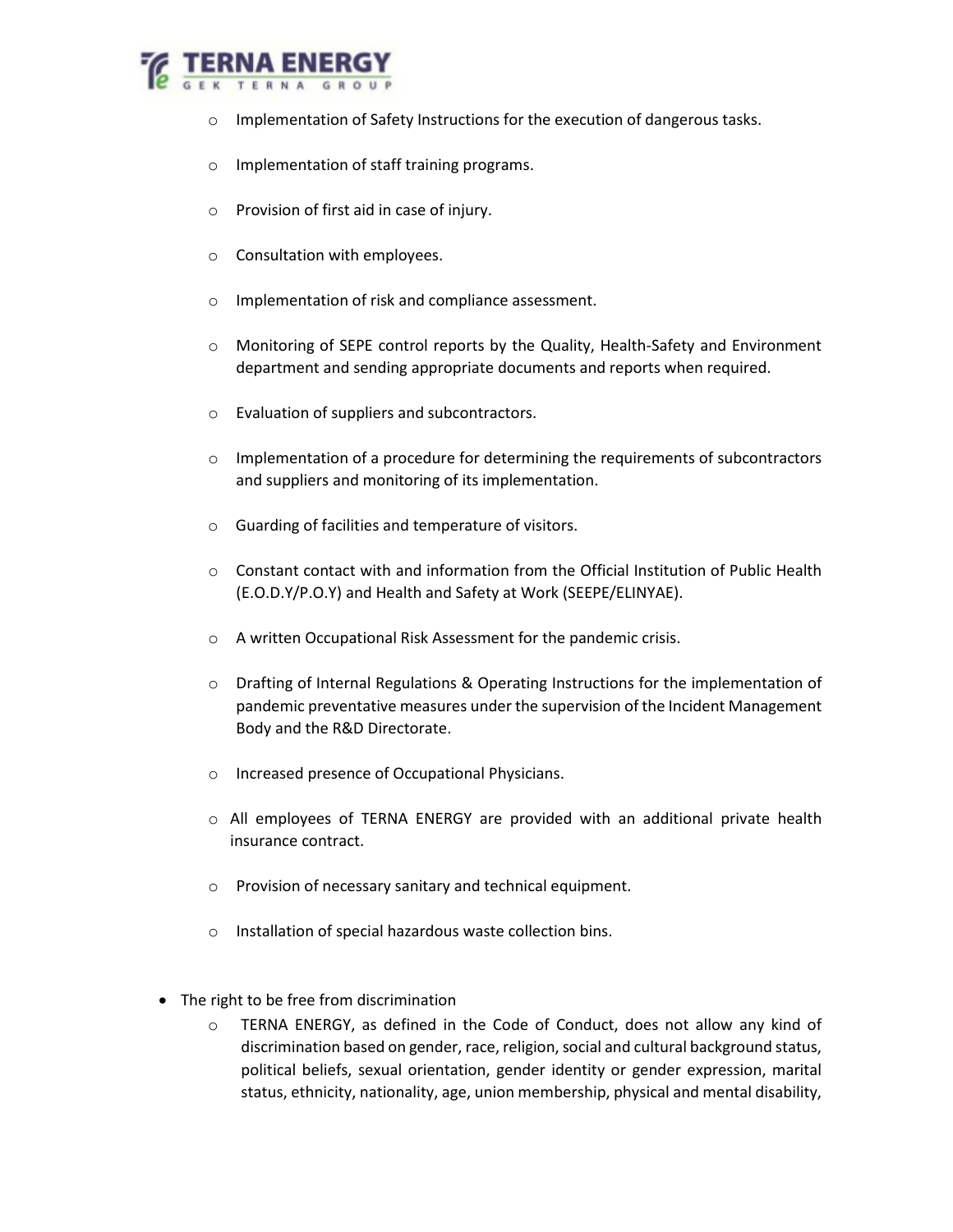

or any other kind of discrimination. In parallel, the company is committed to the prevention of discrimination in all areas of working life.

- o TERNA ENERGY respects and protects the rights of minorities and women.
- o TERNA ENERGY is certified by ELOT 1439: 2013 as an "Organization friendly to citizens with disabilities – Requirements and recommendations".
- The right to freedom of association.
	- o TERNA ENERGY recognizes the right of employees to bargain collectively.
- The right to be free from slavery, servitude, and forced or compulsory labor.
	- o At TERNA ENERGY there is no forced labor or conditions of slavery.
	- o At TERNA ENERGY we base our working relationships on mutual respect, transparency, integrity and justice.
	- o We create a working environment in which we can express our ideas, beliefs and views. We encourage honest and two-way communication for all matters related to the activities of the company.
	- o At TERNA ENERGY we do not allow any kind of intimidation, harassment or aggressive behavior in our working environment.
- The rights of the child.
	- o TERNA ENERGY does not employee anyone under the age of 18.
- The right of access to safe water for human consumption and sanitary use.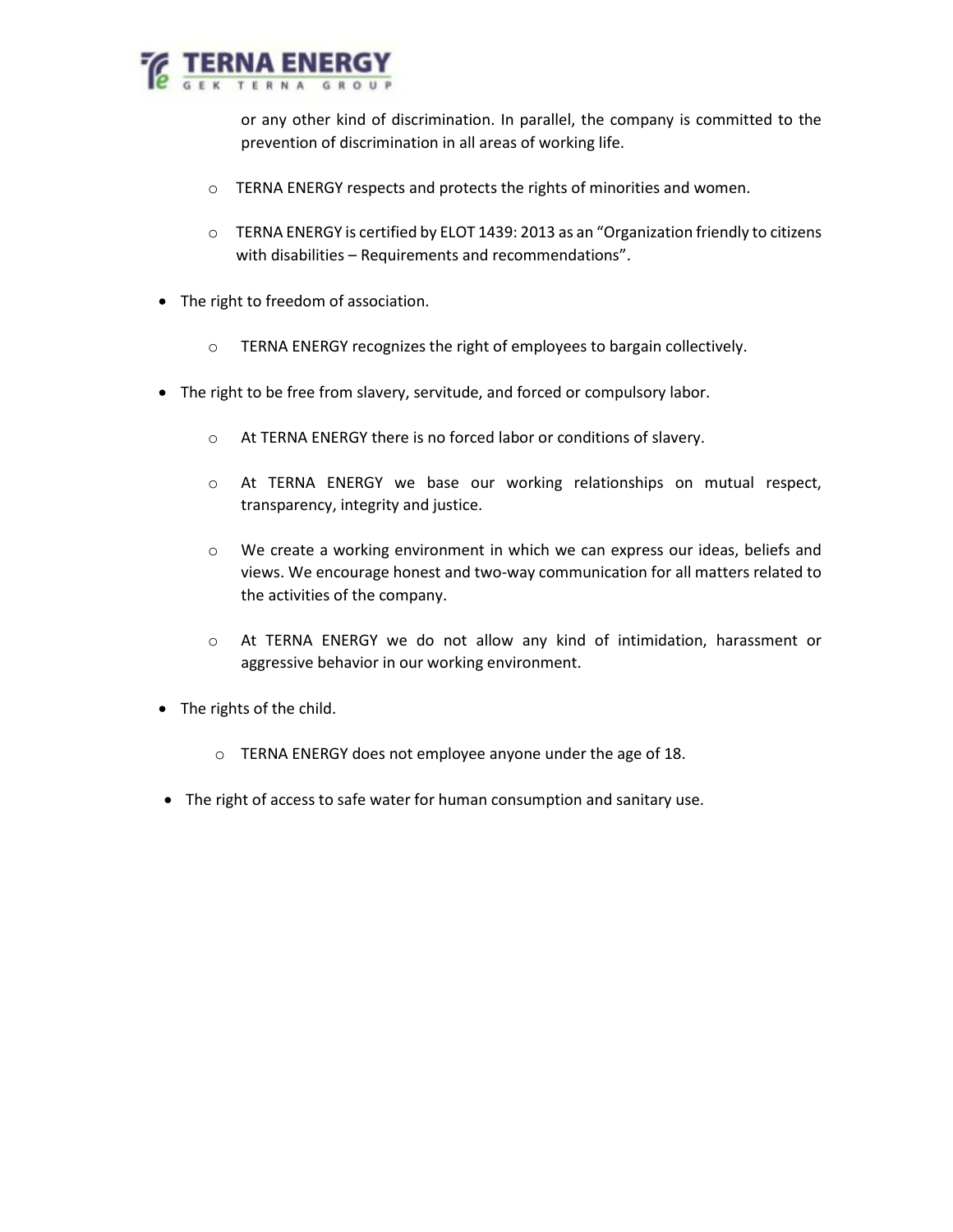

- 2. Human rights relevant to our **clients** and **end users.**
	- The right to privacy. This is secured through the following actions:
		- o Personal data is subject to legal, fair and transparent processing.
		- o Personal data is collected only for specific, clear and legal purposes.
		- o Personal data must be adequate, relevant and limited to what is necessary for processing.
		- o Personal data must be accurate and up to date and efforts must be made to delete or correct it without delay.
		- $\circ$  Personal data is kept in such a way that the subject of the data can only be identified if it is necessary for processing.
		- o Personal data is processed in a secure manner.
		- o The controller is able to demonstrate compliance with the other principles of the GDRP (Accountability Principle).
		- o Maintaining back up and security systems.
		- o Information security system implementation ISO 27001.
	- The avoidance of bribery and corruption. This is ensured through:
		- o Drafting and implementing an Anti-Corruption and Bribery Policy.
		- o Installation and implementation of a Management System based on the ISO 37001:2016 "Management Systems against Corruption" model.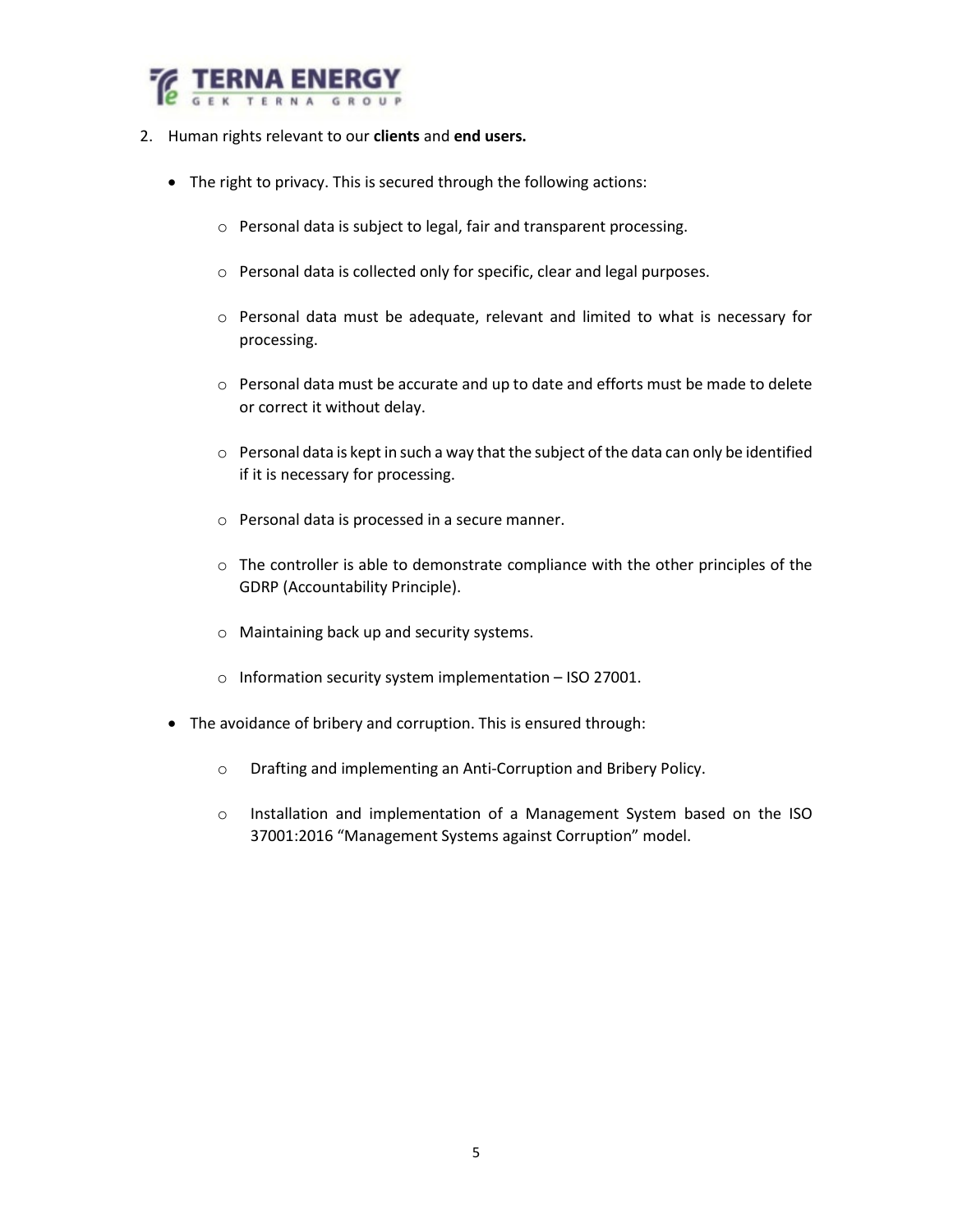

- 3. Human rights relevant to the **local communities** in which TERNA ENERGY operates.
	- The right to a safe, clean, healthy and sustainable environment. This is ensured through the following actions:
		- o Preparation of an Environmental Impact Study for each project
		- o Application of the approved Environmental Guidelines
		- o Implementation of the Environmental Management System based on the international ISO 14001 standard
		- o Frequent inspections to monitor environmental issues
		- o Analysis, assessment and monitoring of environmental aspects and impacts
		- o Waste management through licensed companies and collection systems
		- o Preparation and implementation of Emergency Plans
		- o Training of staff in environmental protection issues
		- o Adequacy of logistical equipment in Fire Detection/Firefighting Systems and instruments for measurement and control of environmental factors
		- o Availability of leak reduction and cleaning equipment (spill kits)
		- o Implementation of environmental protection measures in accordance with the environmental conditions and requirements of Law 4042/12
		- o Analysis and assessment of environmental aspects and impacts and implementation of relevant monitoring programs
		- o Identification of the interests of environmental organizations for each project undertaken by the company by implementing the Risk Assessment Procedure and formulating a relevant action plan if required
		- o Monitoring in collaboration with the Marketing & CSR Department of the Group
		- o Issuance of Annual Corporate Responsibility Report
		- o Installation and implementation of the Eco-Management and Audit Scheme (EMAS)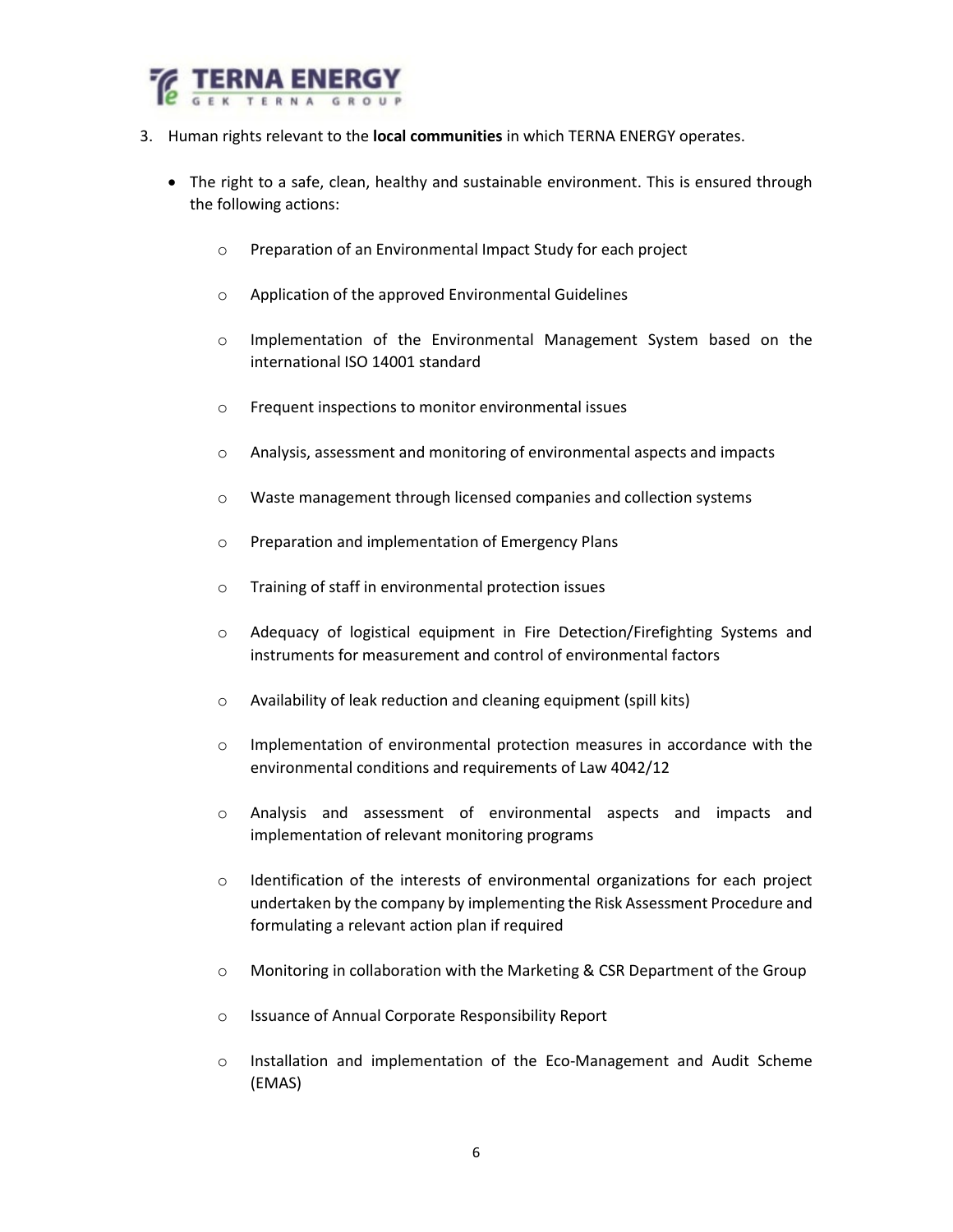

- o Monitoring changes in the legal framework
- o Implementation of a process of compliance and risk assessment
- $\circ$  Designation of a department responsible for the monitoring and renewing of licenses
- The respect for the lights of local communities. This is ensured through:
	- o Monitoring of the interests of the local and wider community
	- o Media management
	- o Preparation of a Corporate Social Responsibility Report and its posting on the company's website

#### **3. Policy alignment**

The policy is based on the United Nations Guiding Principles on Business and Human Rights, taking also into consideration the following:

- United Nations Universal Declaration of Human Rights/The International Bill of Human Rights
- United Nations International Covenant on Civil and Political Rights
- United Nations International Covenant on Social, Economic and Cultural Rights
- United Nations Guiding Principles on Business and Human Rights
- United Nations Global Compact Principles
- ILO Declaration on Fundamental Principles and Rights at Work
- United Nations Resolution 46/7 on Human Rights and the Environment
- Voluntary Principles on Security and Human Rights
- The Business and Human Rights Resource Centre Benchmark for Renewable Energy & Human Rights